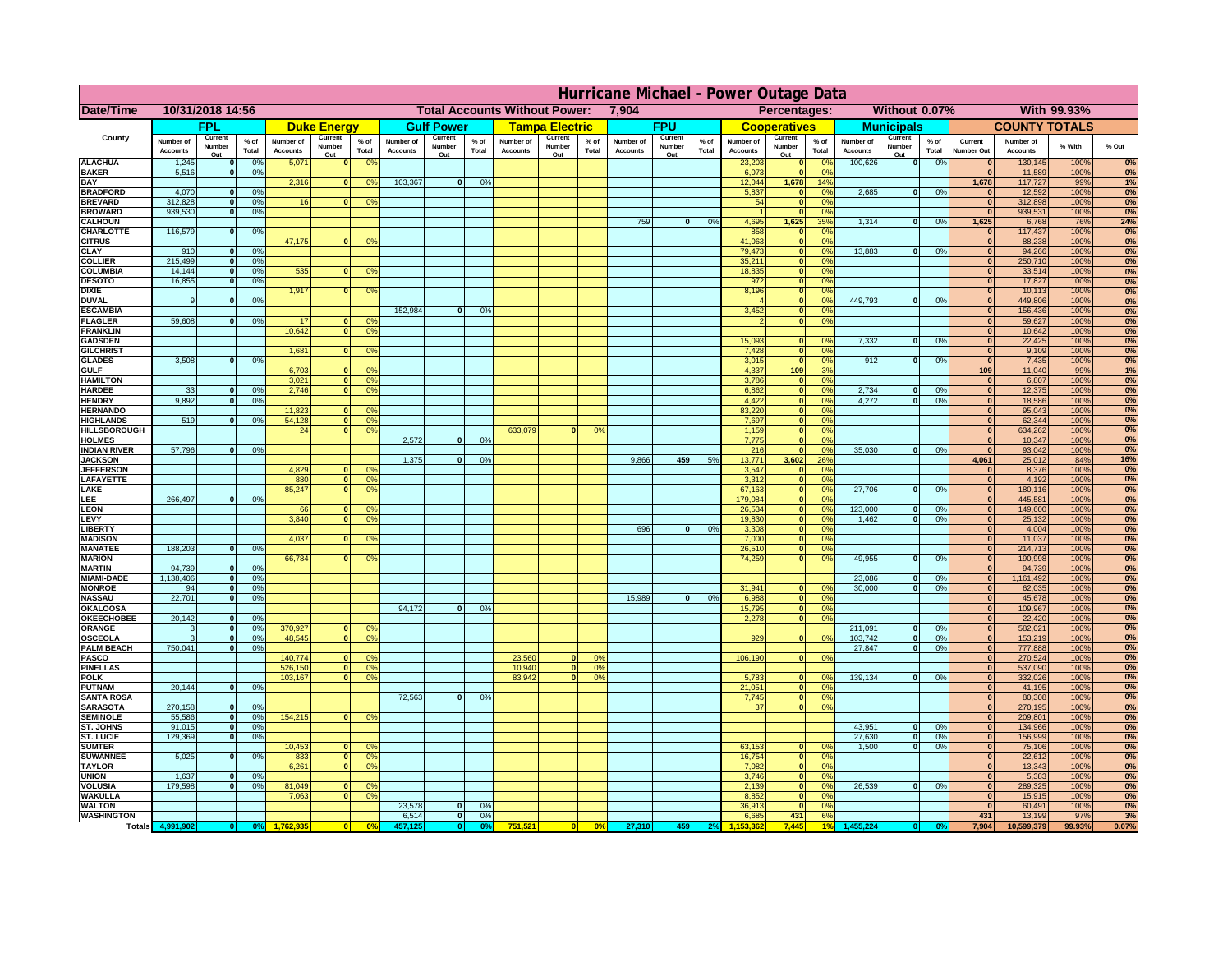# 10/31/2018 2:58 PM Hurricane Michael

| <b>Power Provider</b>                   | <b>County</b>       | <b>Number of Customers</b> | <b>Current Number Out</b> | <b>Outage Percentage</b> | <b>Estimated Restore Time</b> |
|-----------------------------------------|---------------------|----------------------------|---------------------------|--------------------------|-------------------------------|
| West Florida Electric Cooperative, Inc. | <b>JACKSON</b>      | 13,723                     | 3,558                     | 25.93%                   | >5 days                       |
|                                         |                     |                            |                           |                          |                               |
| Gulf Coast Electric Cooperative, Inc.   | BAY                 | 12,044                     | 1,678                     | 13.93%                   | >5 days                       |
| West Florida Electric Cooperative, Inc. | CALHOUN             | 2,852                      | 1,214                     | 42.57%                   | >5 days                       |
| Florida Public Utilities Corporation    | <b>JACKSON</b>      | 9,866                      | 459                       | 4.65%                    | 72                            |
| Gulf Coast Electric Cooperative, Inc.   | <b>CALHOUN</b>      | 1,843                      | 411                       | 22.30%                   | >5 days                       |
| West Florida Electric Cooperative, Inc. | <b>WASHINGTON</b>   | 4,260                      | 348                       | 8.17%                    | >5 days                       |
| Gulf Coast Electric Cooperative, Inc.   | <b>GULF</b>         | 4,337                      | 109                       | 2.51%                    | >5 days                       |
| Gulf Coast Electric Cooperative, Inc.   | WASHINGTON          | 2,425                      | 83                        | 3.42%                    | >5 days                       |
| Gulf Coast Electric Cooperative, Inc.   | <b>JACKSON</b>      | 48                         | 44                        | 91.67%                   | >5 days                       |
|                                         | <b>ALACHUA</b>      | 875                        | 0                         | 0.00%                    | TBD                           |
| Central Florida Electric Cooperative    |                     |                            |                           |                          |                               |
| Central Florida Electric Cooperative    | <b>DIXIE</b>        | 7,595                      | $\mathbf 0$               | 0.00%                    | <b>TBD</b>                    |
| Central Florida Electric Cooperative    | <b>GILCHRIST</b>    | 7,424                      | 0                         | 0.00%                    | Restored                      |
| Central Florida Electric Cooperative    | LAFAYETTE           | 9                          | $\mathbf 0$               | 0.00%                    | <b>TBD</b>                    |
| Central Florida Electric Cooperative    | LEVY                | 17,513                     | 0                         | 0.00%                    | Restored                      |
| Central Florida Electric Cooperative    | <b>MARION</b>       | 9                          | $\mathbf 0$               | 0.00%                    | <b>TBD</b>                    |
| Chattahoochee Electric                  | GADSDEN             | 1,173                      | 0                         | 0.00%                    | Restored                      |
| Choctawhatchee Electric Cooperative     | <b>HOLMES</b>       | 293                        | $\mathbf 0$               | 0.00%                    | Restored                      |
| Choctawhatchee Electric Cooperative     | <b>OKALOOSA</b>     | 15,795                     | 0                         | 0.00%                    | Restored                      |
| Choctawhatchee Electric Cooperative     | <b>SANTA ROSA</b>   | 201                        | $\mathbf 0$               | 0.00%                    | Restored                      |
|                                         |                     |                            |                           |                          |                               |
| Choctawhatchee Electric Cooperative     | <b>WALTON</b>       | 36,812                     | 0                         | 0.00%                    | Restored                      |
| City of Alachua                         | <b>ALACHUA</b>      | 4,426                      | $\mathbf 0$               | 0.00%                    | <b>TBD</b>                    |
| City of Bartow                          | <b>POLK</b>         | 11,790                     | 0                         | 0.00%                    | TBD                           |
| City of Blountstown                     | CALHOUN             | 1,314                      | $\pmb{0}$                 | 0.00%                    | Restored                      |
| City of Bushnell                        | <b>SUMTER</b>       | 1,500                      | 0                         | 0.00%                    | TBD                           |
| City of Clewiston                       | <b>HENDRY</b>       | 4,272                      | $\mathbf 0$               | 0.00%                    | TBD                           |
| City of Fort Meade                      | <b>POLK</b>         | 2,379                      | 0                         | 0.00%                    | TBD                           |
| City of Havana                          | GADSDEN             |                            | $\mathbf 0$               | 0.00%                    |                               |
|                                         |                     | 1,391                      |                           |                          | Restored                      |
| City of Leesburg                        | LAKE                | 22,000                     | 0                         | 0.00%                    | <b>TBD</b>                    |
| City of Moore Haven                     | <b>GLADES</b>       | 912                        | $\mathbf 0$               | 0.00%                    | <b>TBD</b>                    |
| City of Mount Dora                      | LAKE                | 5,706                      | 0                         | 0.00%                    | TBD                           |
| City of Newberry                        | <b>ALACHUA</b>      | 1,727                      | $\pmb{0}$                 | 0.00%                    | <b>TBD</b>                    |
| City of Quincy                          | GADSDEN             | 4,768                      | 0                         | 0.00%                    | Restored                      |
| City of Starke                          | <b>BRADFORD</b>     | 2,685                      | $\pmb{0}$                 | 0.00%                    | <b>TBD</b>                    |
| City of Tallahassee                     | LEON                | 123,000                    | 0                         | 0.00%                    | Restored                      |
|                                         |                     |                            |                           |                          |                               |
| City of Vero Beach                      | <b>INDIAN RIVER</b> | 35,030                     | $\mathbf 0$               | 0.00%                    | <b>TBD</b>                    |
| City of Wauchula                        | HARDEE              | 2,734                      | 0                         | 0.00%                    | TBD                           |
| City of Williston                       | LEVY                | 1,462                      | $\mathbf 0$               | 0.00%                    | <b>TBD</b>                    |
| City of Winter Park                     | ORANGE              | 13,941                     | 0                         | 0.00%                    | TBD                           |
| Clay Electric Cooperative               | <b>ALACHUA</b>      | 22,328                     | $\mathbf 0$               | 0.00%                    | <b>TBD</b>                    |
| Clay Electric Cooperative               | <b>BAKER</b>        | 2,476                      | 0                         | 0.00%                    | TBD                           |
| Clay Electric Cooperative               | <b>BRADFORD</b>     | 5,837                      | $\mathbf 0$               | 0.00%                    | <b>TBD</b>                    |
| Clay Electric Cooperative               | <b>CLAY</b>         | 79,473                     | 0                         | 0.00%                    | TBD                           |
| Clay Electric Cooperative               | <b>COLUMBIA</b>     | 16,922                     | $\pmb{0}$                 | 0.00%                    | <b>TBD</b>                    |
|                                         |                     |                            |                           |                          |                               |
| Clay Electric Cooperative               | <b>DUVAL</b>        | 4                          | $\pmb{0}$                 | 0.00%                    | TBD                           |
| Clay Electric Cooperative               | <b>FLAGLER</b>      | $\overline{2}$             | $\mathbf 0$               | 0.00%                    | <b>TBD</b>                    |
| Clay Electric Cooperative               | <b>GILCHRIST</b>    | $\overline{4}$             | $\pmb{0}$                 | 0.00%                    | TBD                           |
| Clay Electric Cooperative               | LAKE                | 2,239                      | $\mathbf 0$               | 0.00%                    | <b>TBD</b>                    |
| Clay Electric Cooperative               | LEVY                | 712                        | $\mathbf 0$               | 0.00%                    | TBD                           |
| Clay Electric Cooperative               | <b>MARION</b>       | 16,301                     | $\mathsf{O}\xspace$       | 0.00%                    | TBD                           |
| Clay Electric Cooperative               | PUTNAM              | 21,051                     | 0                         | 0.00%                    | TBD                           |
|                                         |                     |                            |                           |                          |                               |
| Clay Electric Cooperative               | SUWANNEE            | 5                          | $\pmb{0}$                 | 0.00%                    | <b>TBD</b>                    |
| Clay Electric Cooperative               | <b>UNION</b>        | 3,746                      | 0                         | 0.00%                    | TBD                           |
| Clay Electric Cooperative               | <b>VOLUSIA</b>      | 2,139                      | $\pmb{0}$                 | 0.00%                    | <b>TBD</b>                    |
| Duke Energy                             | <b>ALACHUA</b>      | 5,071                      | 0                         | 0.00%                    | Restored                      |
| <b>Duke Energy</b>                      | BAY                 | 2,316                      | $\mathsf{O}\xspace$       | 0.00%                    | <b>TBD</b>                    |
| Duke Energy                             | <b>BREVARD</b>      | 16                         | 0                         | 0.00%                    | Restored                      |
| Duke Energy                             | <b>CITRUS</b>       | 47,175                     | $\pmb{0}$                 | 0.00%                    | Restored                      |
| Duke Energy                             | COLUMBIA            | 535                        | 0                         | 0.00%                    | Restored                      |
|                                         |                     |                            |                           |                          |                               |
| Duke Energy                             | <b>DIXIE</b>        | 1,917                      | $\pmb{0}$                 | 0.00%                    | Restored                      |
| Duke Energy                             | <b>FLAGLER</b>      | 17                         | $\pmb{0}$                 | 0.00%                    | Restored                      |
| Duke Energy                             | <b>FRANKLIN</b>     | 10,642                     | $\mathsf{O}\xspace$       | 0.00%                    | Restored                      |
| Duke Energy                             | <b>GILCHRIST</b>    | 1,681                      | 0                         | 0.00%                    | Restored                      |
| Duke Energy                             | <b>GULF</b>         | 6,703                      | $\mathsf{O}\xspace$       | 0.00%                    | <b>TBD</b>                    |
| Duke Energy                             | <b>HAMILTON</b>     | 3,021                      | 0                         | 0.00%                    | Restored                      |
| <b>Duke Energy</b>                      | HARDEE              | 2,746                      | $\pmb{0}$                 | 0.00%                    | Restored                      |
|                                         |                     |                            |                           |                          |                               |
| Duke Energy                             | <b>HERNANDO</b>     | 11,823                     | 0                         | 0.00%                    | Restored                      |
| <b>Duke Energy</b>                      | <b>HIGHLANDS</b>    | 54,128                     | $\pmb{0}$                 | 0.00%                    | Restored                      |
| Duke Energy                             | HILLSBOROUGH        | 24                         | 0                         | 0.00%                    | Restored                      |
| <b>Duke Energy</b>                      | <b>JEFFERSON</b>    | 4,829                      | $\pmb{0}$                 | 0.00%                    | Restored                      |
| Duke Energy                             | LAFAYETTE           | 880                        | $\pmb{0}$                 | 0.00%                    | Restored                      |
| <b>Duke Energy</b>                      | LAKE                | 85,247                     | $\pmb{0}$                 | 0.00%                    | Restored                      |
| Duke Energy                             | LEON                | 66                         | $\pmb{0}$                 | 0.00%                    | Restored                      |
|                                         | LEVY                | 3,840                      | $\pmb{0}$                 | 0.00%                    |                               |
| <b>Duke Energy</b>                      |                     |                            |                           |                          | Restored                      |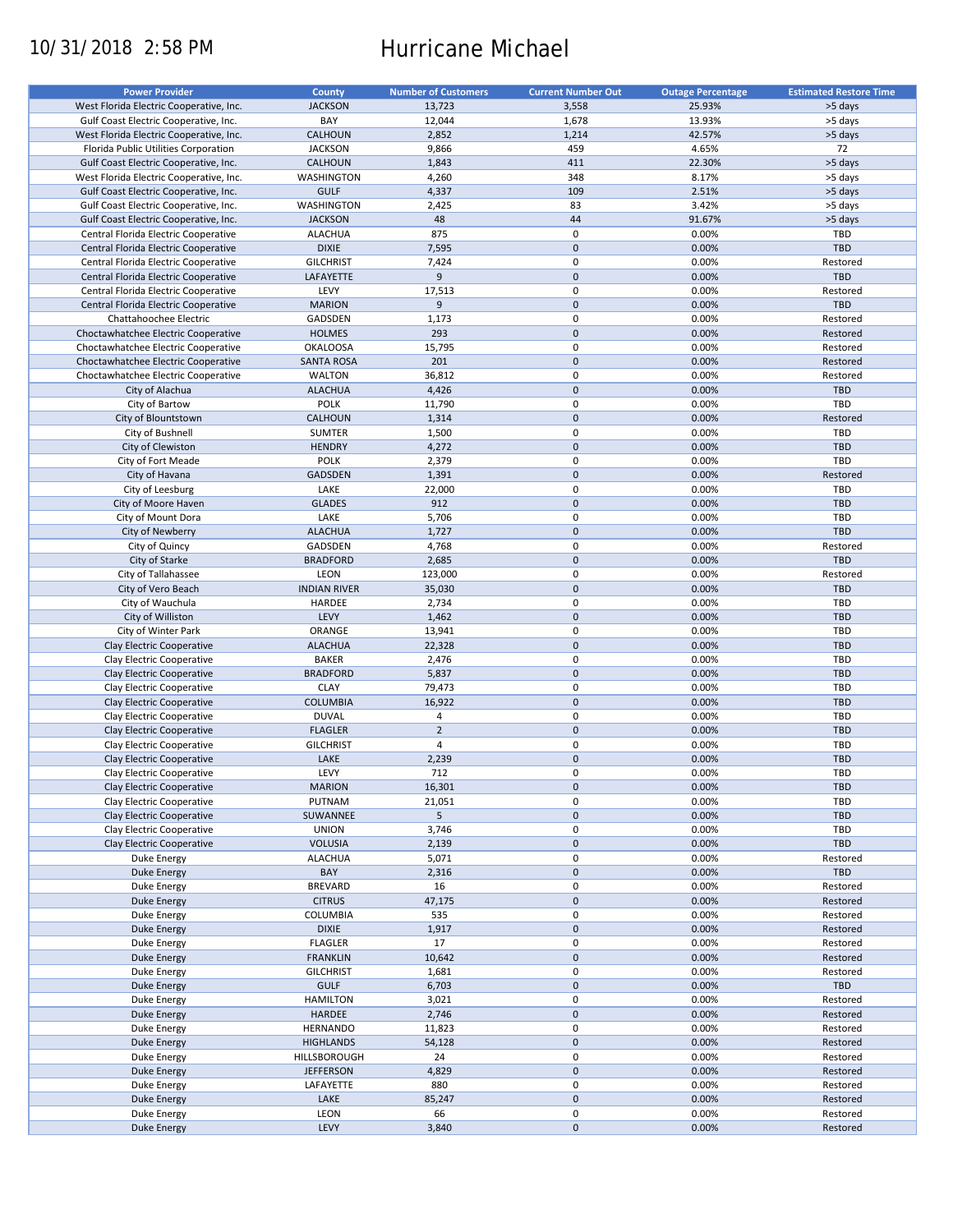## 10/31/2018 2:58 PM Hurricane Michael

| Duke Energy                                        | <b>MADISON</b>      | 4,037          | 0           | 0.00% | Restored   |
|----------------------------------------------------|---------------------|----------------|-------------|-------|------------|
| <b>Duke Energy</b>                                 | <b>MARION</b>       | 66,784         | $\mathbf 0$ | 0.00% | Restored   |
|                                                    |                     |                |             |       |            |
| Duke Energy                                        | ORANGE              | 370,927        | 0           | 0.00% | Restored   |
| Duke Energy                                        | <b>OSCEOLA</b>      | 48,545         | $\mathbf 0$ | 0.00% | Restored   |
| Duke Energy                                        | PASCO               | 140,774        | 0           | 0.00% | Restored   |
|                                                    |                     |                |             |       |            |
| <b>Duke Energy</b>                                 | <b>PINELLAS</b>     | 526,150        | $\mathbf 0$ | 0.00% | Restored   |
| Duke Energy                                        | POLK                | 103,167        | $\mathbf 0$ | 0.00% | Restored   |
| Duke Energy                                        | SEMINOLE            | 154,215        | $\mathbf 0$ | 0.00% | Restored   |
|                                                    |                     |                |             |       |            |
| Duke Energy                                        | <b>SUMTER</b>       | 10,453         | 0           | 0.00% | Restored   |
| <b>Duke Energy</b>                                 | SUWANNEE            | 833            | $\mathbf 0$ | 0.00% | Restored   |
| Duke Energy                                        | <b>TAYLOR</b>       | 6,261          | 0           | 0.00% | Restored   |
|                                                    |                     |                |             |       |            |
| <b>Duke Energy</b>                                 | <b>VOLUSIA</b>      | 81,049         | $\mathbf 0$ | 0.00% | Restored   |
| Duke Energy                                        | WAKULLA             | 7,063          | 0           | 0.00% | Restored   |
| Escambia River Electric Cooperative, Inc.          | <b>ESCAMBIA</b>     | 3,452          | $\mathbf 0$ | 0.00% | <b>TBD</b> |
|                                                    |                     |                |             |       |            |
| Escambia River Electric Cooperative, Inc.          | <b>SANTA ROSA</b>   | 7,544          | $\mathbf 0$ | 0.00% | <b>TBD</b> |
| Florida Keys Electric Cooperative                  | <b>MONROE</b>       | 31,941         | $\mathbf 0$ | 0.00% | <b>TBD</b> |
| Florida Power and Light Company                    | <b>ALACHUA</b>      | 1,245          | 0           | 0.00% | TBD        |
|                                                    |                     |                |             |       |            |
| Florida Power and Light Company                    | <b>BAKER</b>        | 5,516          | $\mathbf 0$ | 0.00% | <b>TBD</b> |
| Florida Power and Light Company                    | <b>BRADFORD</b>     | 4,070          | $\pmb{0}$   | 0.00% | <b>TBD</b> |
|                                                    |                     |                | $\mathbf 0$ |       |            |
| Florida Power and Light Company                    | <b>BREVARD</b>      | 312,828        |             | 0.00% | <b>TBD</b> |
| Florida Power and Light Company                    | <b>BROWARD</b>      | 939,530        | $\pmb{0}$   | 0.00% | <b>TBD</b> |
| Florida Power and Light Company                    | CHARLOTTE           | 116,579        | $\mathbf 0$ | 0.00% | <b>TBD</b> |
|                                                    |                     |                |             |       |            |
| Florida Power and Light Company                    | <b>CLAY</b>         | 910            | $\mathbf 0$ | 0.00% | TBD        |
| Florida Power and Light Company                    | <b>COLLIER</b>      | 215,499        | $\mathbf 0$ | 0.00% | <b>TBD</b> |
|                                                    | <b>COLUMBIA</b>     |                | 0           | 0.00% | <b>TBD</b> |
| Florida Power and Light Company                    |                     | 14,144         |             |       |            |
| Florida Power and Light Company                    | <b>DESOTO</b>       | 16,855         | $\mathbf 0$ | 0.00% | <b>TBD</b> |
| Florida Power and Light Company                    | <b>DUVAL</b>        | 9              | 0           | 0.00% | <b>TBD</b> |
|                                                    |                     |                |             |       | <b>TBD</b> |
| Florida Power and Light Company                    | <b>FLAGLER</b>      | 59,608         | $\mathbf 0$ | 0.00% |            |
| Florida Power and Light Company                    | <b>GLADES</b>       | 3,508          | 0           | 0.00% | <b>TBD</b> |
| Florida Power and Light Company                    | <b>HARDEE</b>       | 33             | $\mathbf 0$ | 0.00% | <b>TBD</b> |
|                                                    |                     |                |             |       |            |
| Florida Power and Light Company                    | <b>HENDRY</b>       | 9,892          | $\mathbf 0$ | 0.00% | TBD        |
| Florida Power and Light Company                    | <b>HIGHLANDS</b>    | 519            | $\mathbf 0$ | 0.00% | <b>TBD</b> |
| Florida Power and Light Company                    | <b>INDIAN RIVER</b> | 57,796         | 0           | 0.00% | <b>TBD</b> |
|                                                    |                     |                |             |       |            |
| Florida Power and Light Company                    | <b>LEE</b>          | 266,497        | $\mathbf 0$ | 0.00% | <b>TBD</b> |
| Florida Power and Light Company                    | MANATEE             | 188,203        | 0           | 0.00% | TBD        |
| Florida Power and Light Company                    | <b>MARTIN</b>       | 94,739         | $\mathbf 0$ | 0.00% | <b>TBD</b> |
|                                                    |                     |                |             |       |            |
| Florida Power and Light Company                    | MIAMI-DADE          | 1,138,406      | $\pmb{0}$   | 0.00% | <b>TBD</b> |
| Florida Power and Light Company                    | <b>MONROE</b>       | 94             | $\mathbf 0$ | 0.00% | <b>TBD</b> |
|                                                    |                     |                |             |       |            |
| Florida Power and Light Company                    | NASSAU              | 22,701         | $\pmb{0}$   | 0.00% | TBD        |
| Florida Power and Light Company                    | OKEECHOBEE          | 20,142         | $\mathbf 0$ | 0.00% | <b>TBD</b> |
| Florida Power and Light Company                    | ORANGE              | 3              | $\mathbf 0$ | 0.00% | <b>TBD</b> |
|                                                    |                     |                |             |       |            |
| Florida Power and Light Company                    | <b>OSCEOLA</b>      | $\overline{3}$ | $\mathbf 0$ | 0.00% | <b>TBD</b> |
| Florida Power and Light Company                    | PALM BEACH          | 750,041        | $\pmb{0}$   | 0.00% | <b>TBD</b> |
| Florida Power and Light Company                    | PUTNAM              | 20,144         | $\mathbf 0$ | 0.00% | <b>TBD</b> |
|                                                    |                     |                |             |       |            |
| Florida Power and Light Company                    | SARASOTA            | 270,158        | $\mathbf 0$ | 0.00% | TBD        |
| Florida Power and Light Company                    | SEMINOLE            | 55,586         | $\mathbf 0$ | 0.00% | <b>TBD</b> |
| Florida Power and Light Company                    | ST. JOHNS           | 91,015         | 0           | 0.00% | <b>TBD</b> |
|                                                    |                     |                |             |       |            |
| Florida Power and Light Company                    | <b>ST. LUCIE</b>    | 129,369        | $\mathbf 0$ | 0.00% | <b>TBD</b> |
| Florida Power and Light Company                    | SUWANNEE            | 5,025          | $\mathbf 0$ | 0.00% | <b>TBD</b> |
|                                                    |                     |                |             |       |            |
| Florida Power and Light Company                    | <b>UNION</b>        | 1,637          | $\pmb{0}$   | 0.00% | <b>TBD</b> |
| Florida Power and Light Company                    | VOLUSIA             | 179,598        | 0           | 0.00% | <b>TBD</b> |
| Florida Public Utilities Corporation               | <b>CALHOUN</b>      | 759            | $\mathbf 0$ | 0.00% | Restored   |
|                                                    |                     |                |             |       |            |
| Florida Public Utilities Corporation               | LIBERTY             | 696            | 0           | 0.00% | Restored   |
| Florida Public Utilities Corporation               | NASSAU              | 15,989         | $\mathbf 0$ | 0.00% | Restored   |
| Fort Pierce Utilities Authority                    | ST. LUCIE           | 27,630         | 0           | 0.00% | <b>TBD</b> |
|                                                    |                     |                |             |       |            |
| Gainesville (Gainesville Regional Utilities - GRU) | <b>ALACHUA</b>      | 94,473         | $\mathbf 0$ | 0.00% | <b>TBD</b> |
| Glades Electric Cooperative, Inc.                  | <b>GLADES</b>       | 3,015          | 0           | 0.00% | <b>TBD</b> |
| Glades Electric Cooperative, Inc.                  | HARDEE              | $\mathbf 0$    | $\mathbf 0$ |       | <b>TBD</b> |
|                                                    |                     |                |             |       |            |
| Glades Electric Cooperative, Inc.                  | <b>HENDRY</b>       | 3,530          | 0           | 0.00% | <b>TBD</b> |
| Glades Electric Cooperative, Inc.                  | <b>HIGHLANDS</b>    | 7,321          | $\pmb{0}$   | 0.00% | <b>TBD</b> |
|                                                    |                     |                |             |       |            |
| Glades Electric Cooperative, Inc.                  | OKEECHOBEE          | 2,278          | 0           | 0.00% | <b>TBD</b> |
| Green Cove Springs Electric                        | <b>CLAY</b>         | 3,889          | $\mathbf 0$ | 0.00% | <b>TBD</b> |
| Gulf Coast Electric Cooperative, Inc.              | <b>WALTON</b>       | 101            | 0           | 0.00% | TBD        |
|                                                    |                     |                |             |       |            |
| <b>Gulf Power Company</b>                          | BAY                 | 103,367        | $\mathbf 0$ | 0.00% | Restored   |
| <b>Gulf Power Company</b>                          | <b>ESCAMBIA</b>     | 152,984        | 0           | 0.00% | Restored   |
| <b>Gulf Power Company</b>                          | <b>HOLMES</b>       | 2,572          | $\pmb{0}$   | 0.00% | Restored   |
|                                                    |                     |                |             |       |            |
| <b>Gulf Power Company</b>                          | <b>JACKSON</b>      | 1,375          | $\pmb{0}$   | 0.00% | Restored   |
| <b>Gulf Power Company</b>                          | <b>OKALOOSA</b>     | 94,172         | $\pmb{0}$   | 0.00% | Restored   |
|                                                    |                     |                | 0           | 0.00% | Restored   |
| <b>Gulf Power Company</b>                          | <b>SANTA ROSA</b>   | 72,563         |             |       |            |
| <b>Gulf Power Company</b>                          | <b>WALTON</b>       | 23,578         | $\mathbf 0$ | 0.00% | Restored   |
| <b>Gulf Power Company</b>                          | WASHINGTON          | 6,514          | 0           | 0.00% | Restored   |
|                                                    |                     |                |             |       |            |
| Homestead                                          | MIAMI-DADE          | 23,086         | $\pmb{0}$   | 0.00% | <b>TBD</b> |
| Jacksonville (JEA)                                 | <b>CLAY</b>         | 9,994          | 0           | 0.00% | <b>TBD</b> |
| Jacksonville (JEA)                                 | <b>DUVAL</b>        | 430,918        | $\pmb{0}$   | 0.00% | <b>TBD</b> |
|                                                    |                     |                |             |       |            |